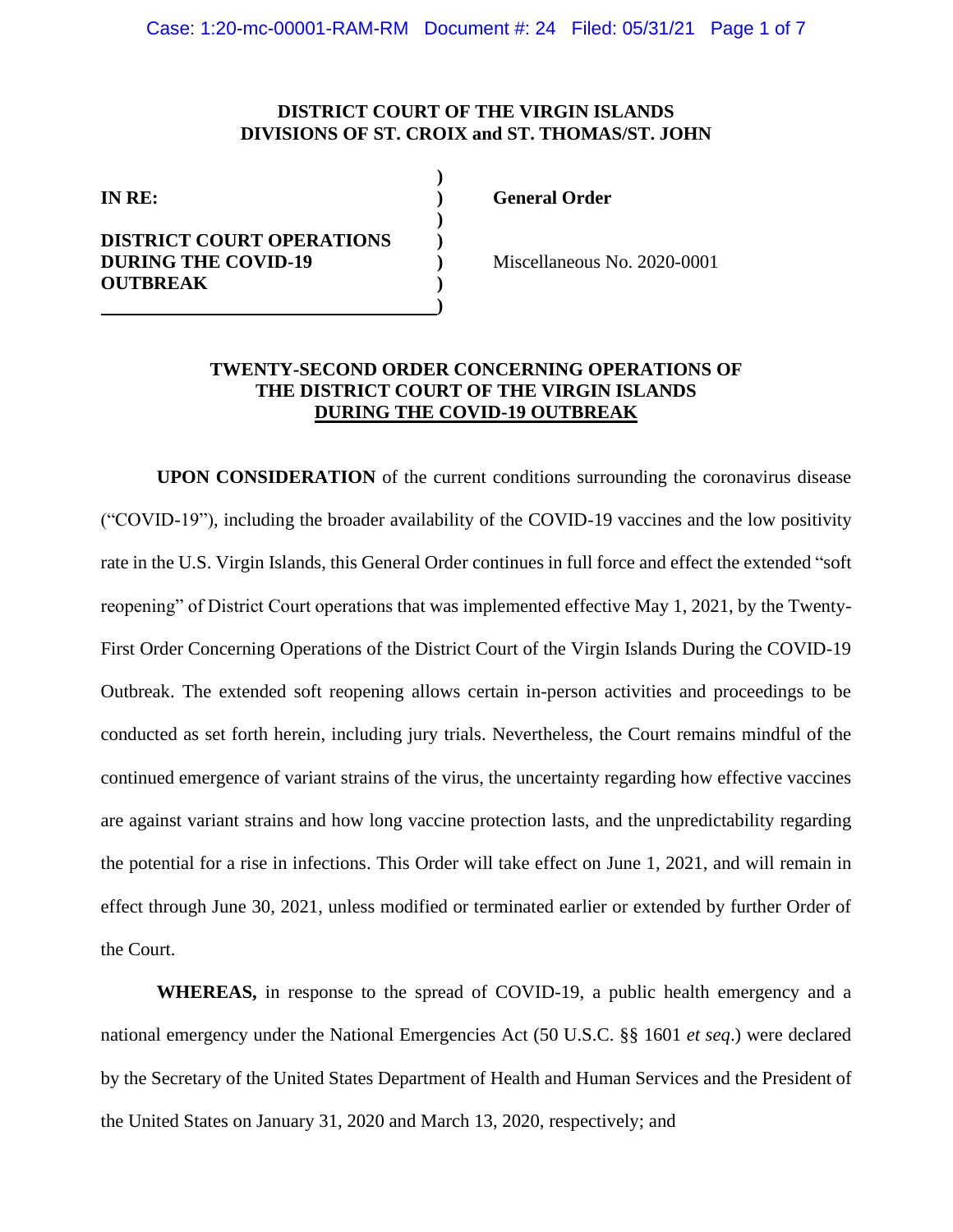## Case: 1:20-mc-00001-RAM-RM Document #: 24 Filed: 05/31/21 Page 2 of 7

**WHEREAS**, on February 24, 2021, the President of the United States issued an Order continuing the national emergency declared in connection with the COVID-19 pandemic, and on April 15, 2021, the Secretary of Health and Human Services renewed the declaration that a public health emergency continues to exist nationwide; and

**WHEREAS,** the Centers for Disease Control and Prevention ("CDC") and other public health authorities have advised public and private agencies to take necessary and appropriate precautions to reduce exposure to COVID-19 and slow the spread of the disease; and

**WHEREAS,** as of May 20, 2021, the CDC and other public health authorities continue to recommend (1) avoiding large events and gatherings, when possible, (2) requiring individuals at large gatherings to wear masks, and (3) requiring individuals at large gatherings to stay at least 6 feet away from people who don't live with them; and

**WHEREAS,** in response to the spread of COVID-19, the Governor of the Virgin Islands declared a State of Emergency on March 13, 2020, which has been extended on multiple occasions and continues in effect until rescinded or superseded by Executive Order; and

**WHEREAS,** in Executive Orders, Supplements thereto, and public announcements issued from March 2020 to the present, the Governor of the Virgin Islands directed and urged various precautionary and preventive actions, designed to respond to, mitigate, and avoid the further spread of COVID-19, while at the same time altering the nature and level of restrictions imposed based on an assessment of the circumstances presented by the COVID-19 pandemic; and

**WHEREAS,** the Governor's most recent Executive Order issued on May 25, 2021, keeps in place most of the guidance and directives contained in his January 27, 2021 Order as to the activities that are restricted and those that are permitted during the current "Safer-at-Home Phase," including *inter alia*, the continued closure of child care facilities and public school campuses; and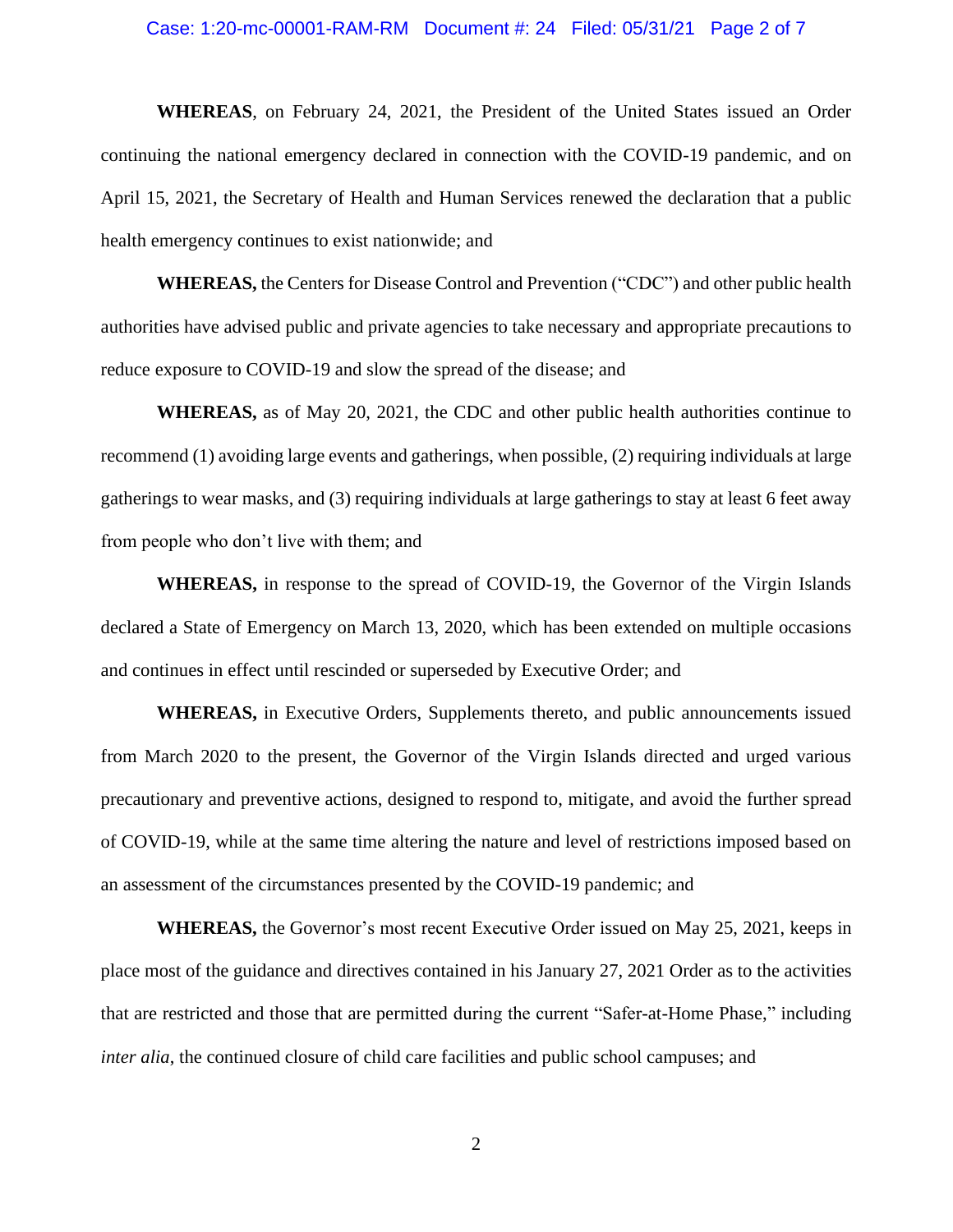## Case: 1:20-mc-00001-RAM-RM Document #: 24 Filed: 05/31/21 Page 3 of 7

**WHEREAS,** in light of the serious public health concerns that COVID-19 presents, the District Court of the Virgin Islands entered General Orders concerning the operations of the Court on March 17, 2020, March 20, 2020, April 9, 2020, April 16, 2020, April 30, 2020, May 12, 2020, June 12, 2020,July 8, 2020, July 14, 2020, August 31, 2020, September 30, 2020, October 6, 2020, October 31, 2020, November 30, 2020, December 12, 2020, January 4, 2021, January 15, 2021, February 12, 2021, March 31, 2021, April 4, 2021, and April 30, 2021 designed to allow the Court to continue to effectively perform its mission of fairly and impartially administering justice, while at the same time doing so in a manner consistent with the adoption of precautionary and preventive measures aimed at reducing exposure to COVID-19 and slowing the spread of the disease; and

**WHEREAS,** in its various General Orders, the Court has recognized—and continues to recognize—that the continuing danger and threat to public health and safety that COVID-19 poses and the unpredictability and uncertainty of the COVID-19 impact in the Territory at any given time require, *inter alia*, the continued monitoring of the COVID-19 climate in the Virgin Islands and the continental United States; the continued implementation of precautionary and preventive measures aimed at addressing the exigencies of the circumstances presented; and the flexibility to adjust the Court's operations in light of the COVID-19 situation in the Territory, the capacity of the Court, and the needs of particular matters before the Court; and

**WHEREAS,** based on the Court's continued monitoring of the COVID-19 climate in the Virgin Islands, the Court has adjusted its operations during the course of the COVID-19 pandemic as the circumstances warranted; and

**WHEREAS,** the most recent trend in the number of persons testing positive for COVID-19 in the Virgin Islands and the corresponding positivity rates, as reported by the Virgin Islands Department of Health, reveals that in the month of May, 317 new positive test results were recorded out of 11,363 tests administered, corresponding to a positivity rate of 2.79%; further, in the past two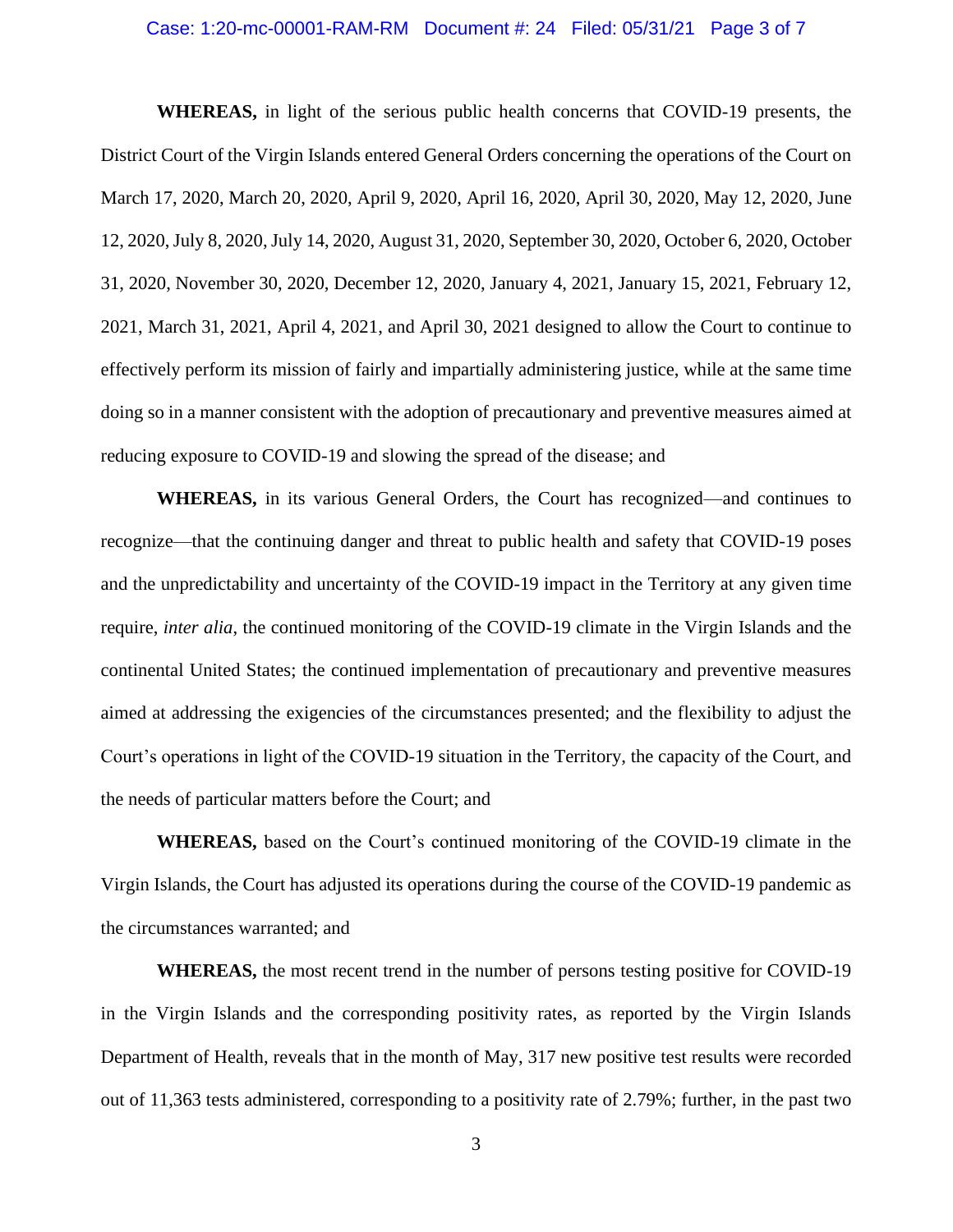#### Case: 1:20-mc-00001-RAM-RM Document #: 24 Filed: 05/31/21 Page 4 of 7

weeks, 181 new positive test results were recorded out of 6,026 tests administered, corresponding to a positivity rate of  $3.00\%$ ;<sup>1</sup> and

**WHEREAS,** according to the Virgin Islands Department of Health, as of May 24, 2021, 31,645 individuals—corresponding to 39.9% of the vaccine-eligible population—are fully vaccinated and 39,871 individuals—corresponding to 50.2% of the vaccine-eligible population—have obtained at least one dose of a vaccine; and

**WHEREAS,** based on these trends, the Court concludes that its extended soft reopening, including jury trials, with the established protocols can be maintained; and

**WHEREAS,** notwithstanding the increased optimism for further relaxation of restrictions presented by the availability of vaccines and the relatively low positivity rates in the Virgin Islands, the Court concludes that there remains a continuing danger and threat to public health and safety from COVID-19 in light of the new variant strains of the virus that are widely reported to be even more easily transmissible than the earlier variant strains; the uncertainty regarding how effective vaccines are against variant strains and how long vaccine protection lasts; the fact that less than half of the Virgin Islands population is fully vaccinated; and the unpredictability regarding the potential for a rise in infections; and

**WHEREAS,** the Court recognizes that jury selection in the District of the Virgin Islands frequently involves large jury venire pools, which often consist of individuals in—or caring for those in—the age categories identified by the CDC as being especially at risk; individuals who are otherwise at enhanced health risks for other recognized reasons; and parents or guardians of school age children who remain involved in at-home virtual learning, thus increasing the likelihood of the unavailability

<sup>&</sup>lt;sup>1</sup> In comparison, when the Court implemented a soft reopening in October 2020, and instituted an incremental resumption of jury trials in November 2020, the positivity rate for the month of October was 1.46%. Additionally, when the Court instituted the current incremental resumption of jury trials in May 2021, the positivity rate for the month of April was 1.08%.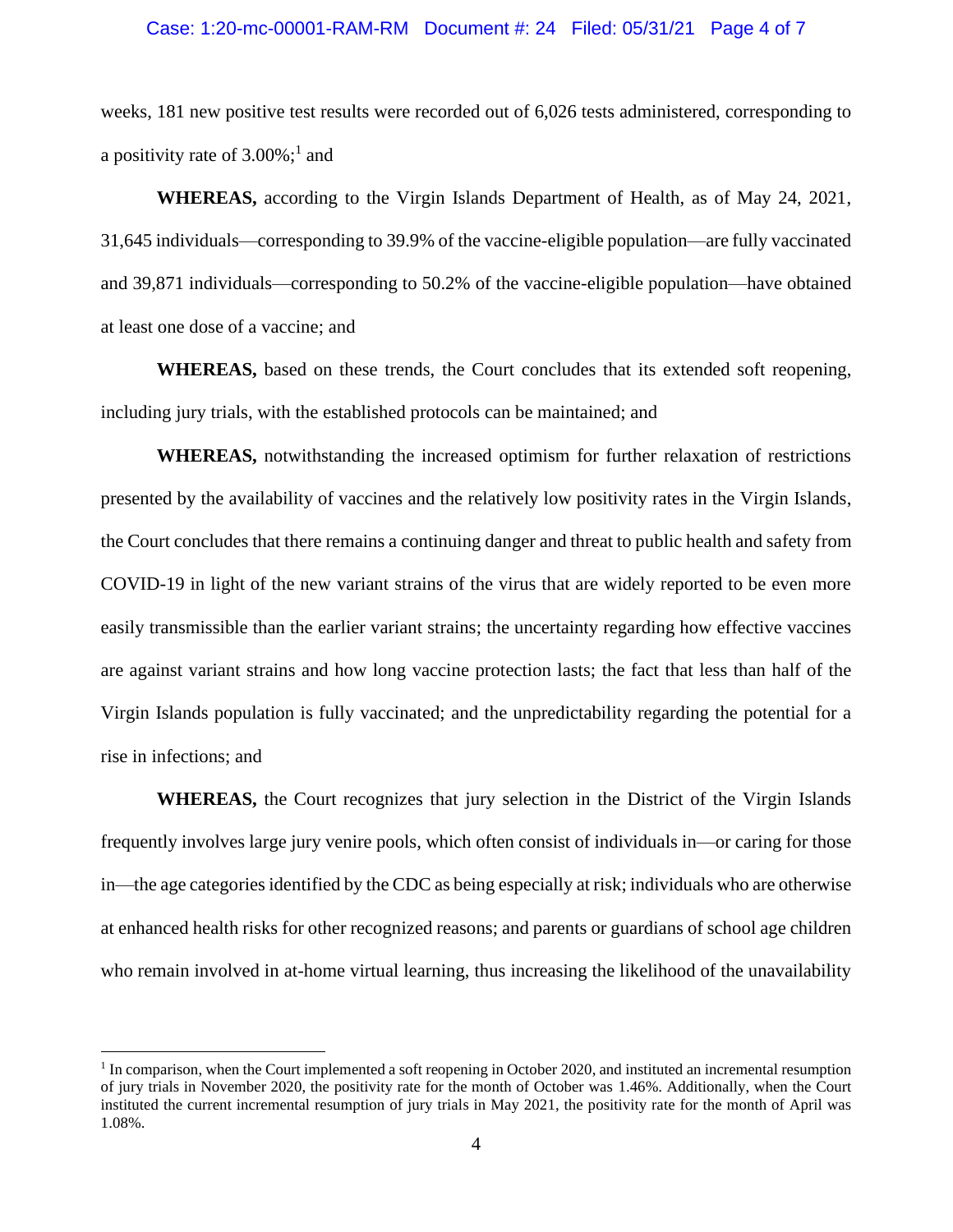# Case: 1:20-mc-00001-RAM-RM Document #: 24 Filed: 05/31/21 Page 5 of 7

of a significant number of potential jurors and the challenges of convening a representative jury venire; and

**WHEREAS,** in view of the foregoing, the District Court deems it appropriate to continue the implementation of an extended soft reopening of Court operations, including the resumption of jury trials; and

**NOW, THEREFORE,** in order to continue to promote public health and safety, and the health and safety of Court personnel and those with whom they interact in conducting the business of the Court, counsel, litigants, other case participants, jurors, persons with other business at the courthouse, and the general public, and consistent with the accomplishment of the Court's mission, it is hereby **ORDERED** as follows:

1. The District Court of the Virgin Islands will remain open for official business in both the St. Croix and the St. Thomas/St. John Divisions of the Court, subject to the conditions set forth in this Order.

2. The District Court shall continue the implementation of the extended "soft reopening" of Court operations that was initiated on May 1, 2021, which permits the following:

a. Grand jury proceedings, provided that quorums can be established;

b. In-person court proceedings for any matters that do not involve large numbers of persons in the courtroom, with proceedings that qualify for this exception to the limitation on in-person proceedings to be determined in the sole discretion of the presiding judge;

c. Central Violations Bureau proceedings;

d. Clerk's Office counter services, except that payments in cash will not be accepted. Payments may be made by personal check, credit and debit cards, money order, or

5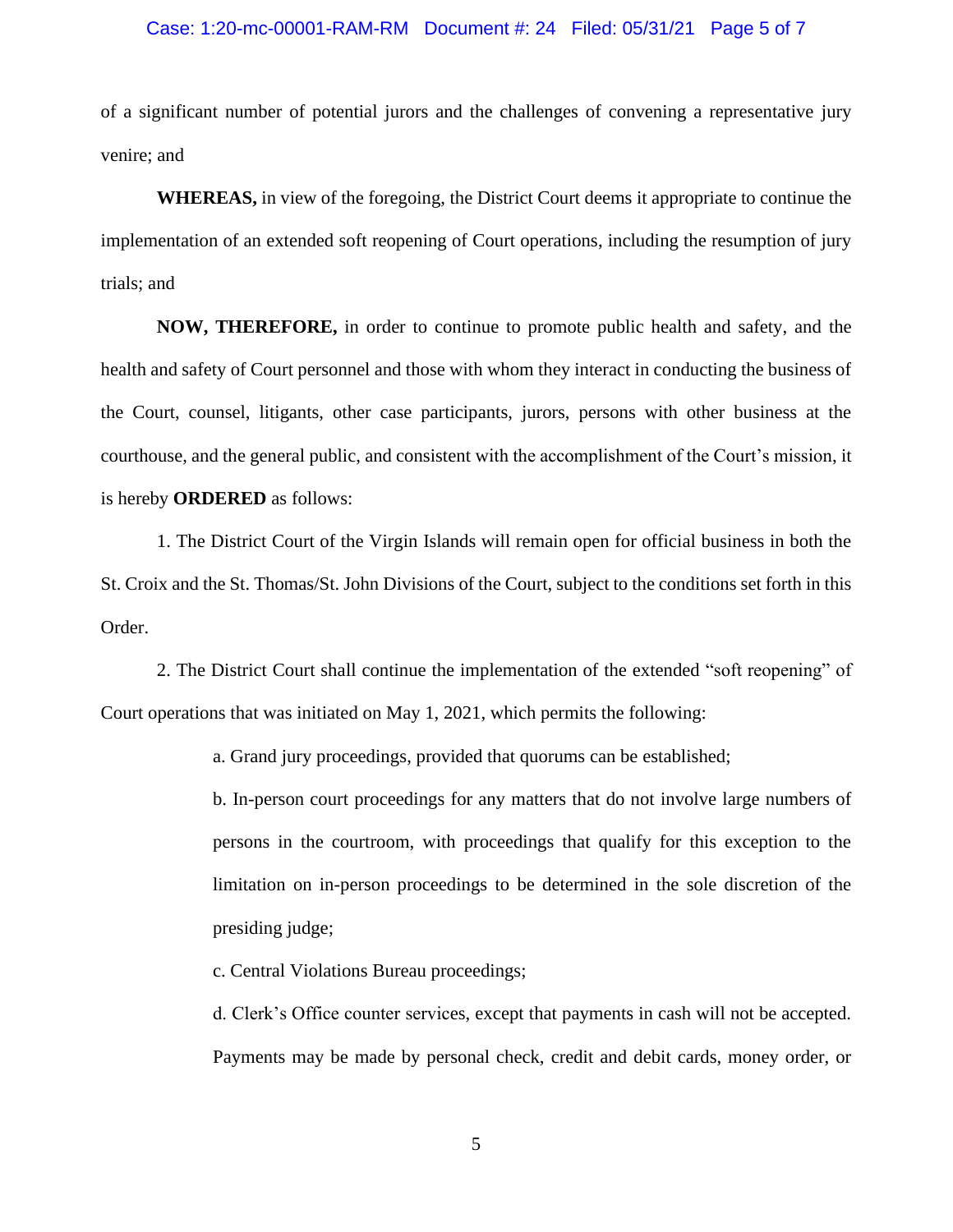certified bank check, except that criminal debts cannot be paid by personal check or credit and debit cards; and

e. Civil and criminal jury trials before any judge or magistrate judge in either Division of the Court, as determined and scheduled by the presiding judge; the incremental resumption of which may be modified in further General Orders as may be deemed necessary and appropriate.

3. All deadlines set by Federal or Local Rules or Court Orders, including, but not limited to, scheduling orders in all civil and criminal cases, remain in effect unless modified by further General Order of the Court or by Order of the assigned judicial officer.

4. Except as otherwise stated herein or inconsistent with the "soft reopening" provisions set forth above, the First, Second, Fourth, Sixth, Seventh, Ninth, Tenth, Eleventh, Thirteenth, Fourteenth, Fifteenth, Seventeenth, Eighteenth, Nineteenth, and Twenty-First Orders Concerning Operations of the District Court of the Virgin Islands During the COVID-19 Outbreak, which are set to expire on June 1, 2021, shall be extended and continue in full force and effect through June 30, 2021.

5. With regard to criminal matters, the time period of June 1, 2021, through June 30, 2021, shall be "excluded time" under the Speedy Trial Act for purposes of determining when an information or indictment must be filed or when a trial must commence pursuant to 18 U.S.C. § 3161(h)(7)(A), because the Court specifically finds that the ends of justice served by taking such action materially outweigh the best interests of the public and any defendant in a speedy trial and speedy indictment in view of the serious public health impact of COVID-19 and the resulting need for an incremental, stepby-step approach to the resumption of jury trials as discussed above. Such exclusion is necessary as to any cases scheduled for trial during the June 1, 2021 through June 30, 2021 period in order to assure that there is a full, unhindered, continuously serving jury venire and seated jury in every case, which is central to the sound administration of justice. Such exclusion of time is also necessary in